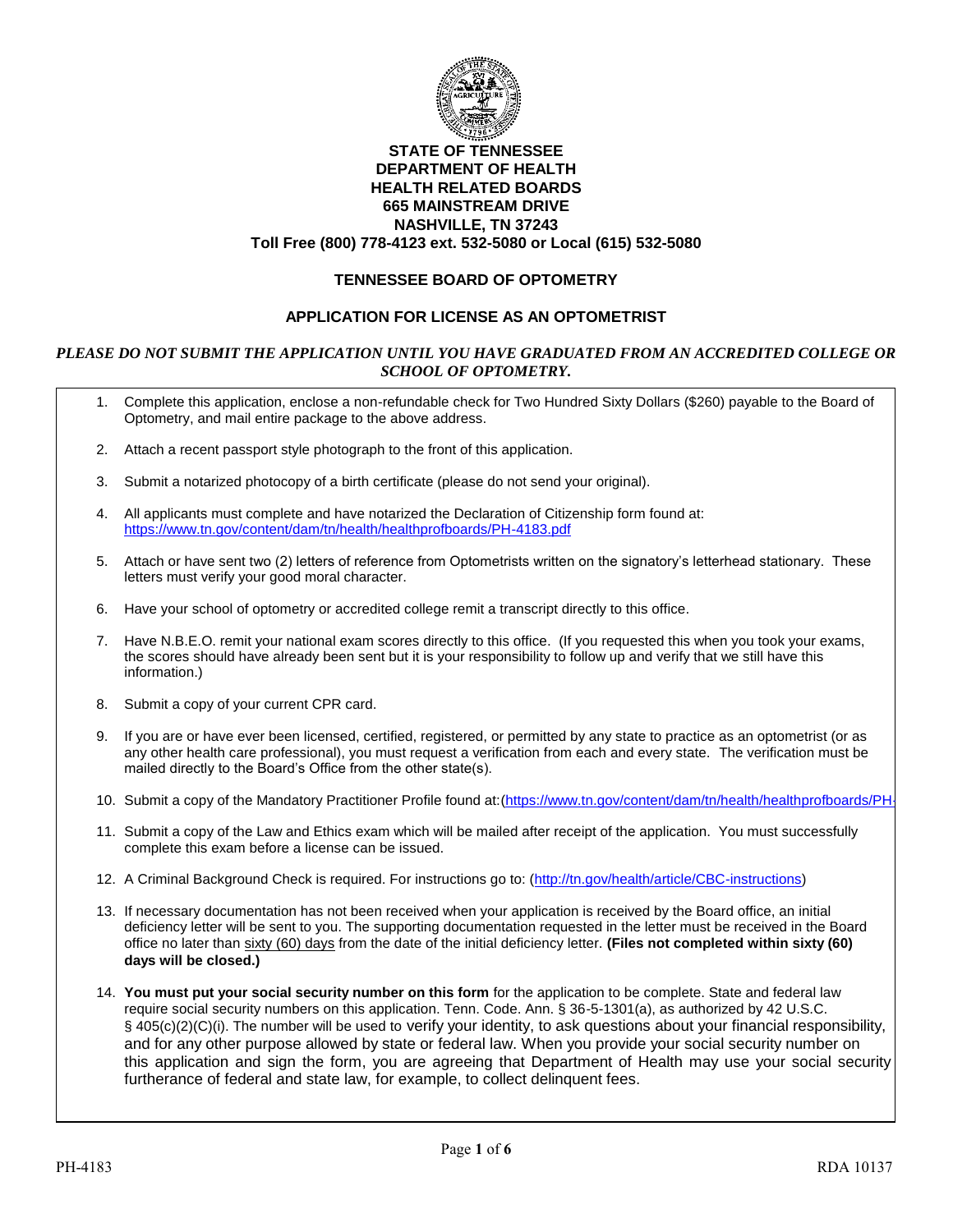| Attach a<br><b>Current Full</b><br><b>Faced Photograph</b>                                                                                                                                                                                                                                                                                                                                      |  | <b>TENNESSEE BOARD OF OPTOMETRY</b><br><b>OPTOMETRIST</b><br>PERSONAL INFORMATION |                   |      |                                             | 1812-001<br>1812-006 | \$250<br>\$10                                   |
|-------------------------------------------------------------------------------------------------------------------------------------------------------------------------------------------------------------------------------------------------------------------------------------------------------------------------------------------------------------------------------------------------|--|-----------------------------------------------------------------------------------|-------------------|------|---------------------------------------------|----------------------|-------------------------------------------------|
| First                                                                                                                                                                                                                                                                                                                                                                                           |  | Middle and/or Maiden                                                              |                   | Last |                                             |                      |                                                 |
| <b>CURRENT HOME MAILING ADDRESS:</b><br>*If you have no practice address, notify the Board of your practice address within 30 days of obtaining a practice<br>address. If you have multiple practice address, please attach an additional page listing all practice addresses.                                                                                                                  |  |                                                                                   |                   |      | <b>CURRENT PRACTICE NAME &amp; ADDRESS:</b> |                      |                                                 |
| Do you wish to receive notifications, including renewal notification, from the Department of Health via email?<br>Please note, by opting in, all correspondence from the Department of Health will be delivered to the email address<br>on file for you. You will no longer receive physical mail from our office.<br>Yes No                                                                    |  |                                                                                   |                   |      |                                             |                      |                                                 |
|                                                                                                                                                                                                                                                                                                                                                                                                 |  |                                                                                   |                   |      |                                             |                      |                                                 |
| Race: Gender: Female _____ Male _____<br>Entitled to Live and Work in the U.S. Yes _____ No____                                                                                                                                                                                                                                                                                                 |  |                                                                                   | Citizenship form. |      | U.S. Citizen: Yes_____ No____               |                      | All applicants must complete the Declaration of |
| Are you a member of the U.S. armed forces who has, within the preceding 180 days, retired from the armed forces,<br>received any discharge other than a dishonorable discharge from the armed forces, or been released from active<br>duty to a reserve component of the armed forces? (If yes, please provide proof of status.) Yes _____ No _____                                             |  |                                                                                   |                   |      |                                             |                      |                                                 |
| Are you the spouse of a member of the armed forces who has been transferred by the military to Tennessee or who<br>has, within the preceding 180 days, retired from the armed forces, received a discharge other than a dishonorable<br>discharge from the armed forces or been released from active duty to a reserve component? (If yes, please provide<br>proof of same.) Yes _____ No _____ |  |                                                                                   |                   |      |                                             |                      |                                                 |
| Have you ever been known by any other names besides what is listed above? Yes _____ No _____<br>If yes, please state in full every other name by which you have been known, the reason therefore, and inclusive<br>dates so known:                                                                                                                                                              |  |                                                                                   |                   |      |                                             |                      |                                                 |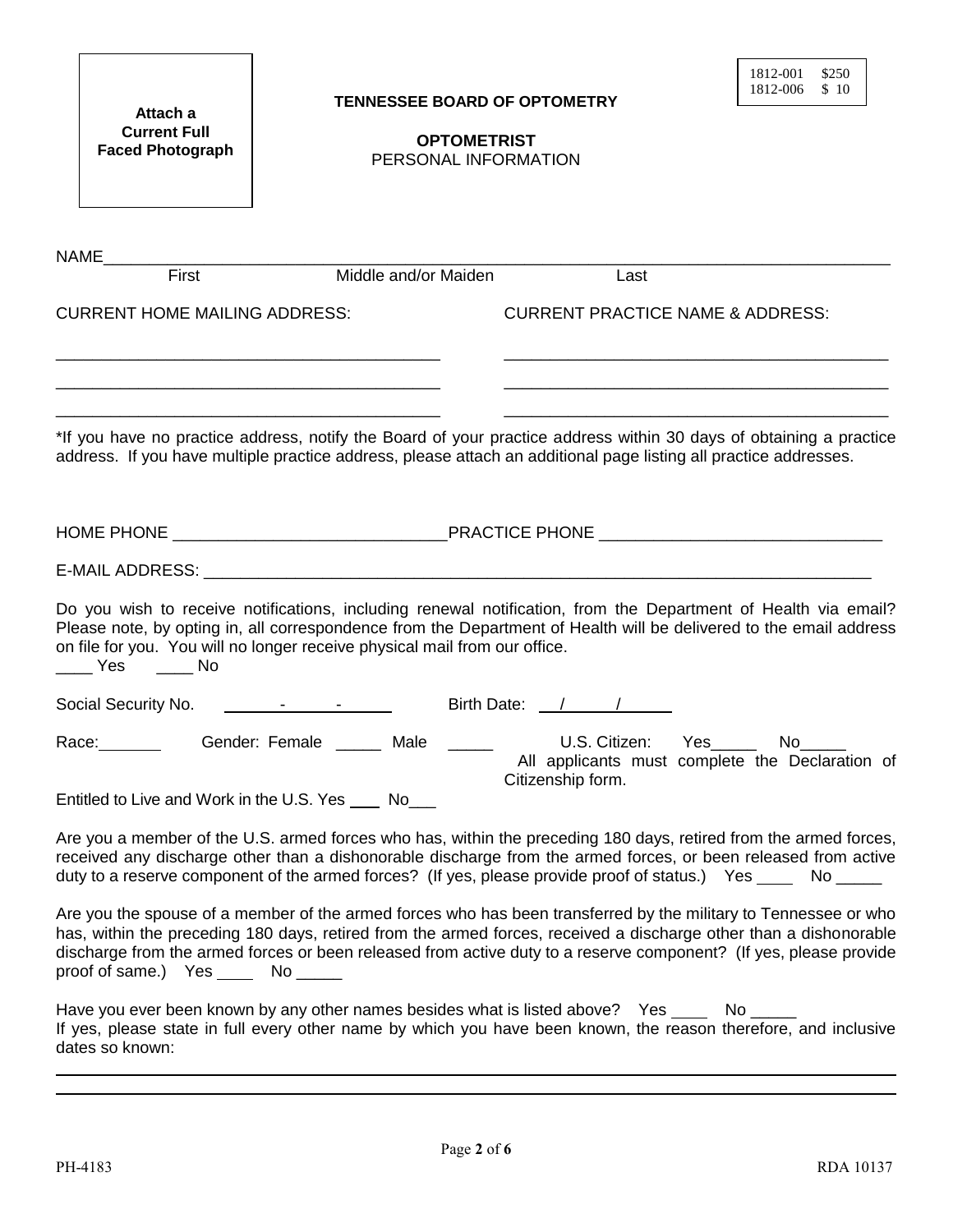| Are you or have you ever been licensed in this profession in another state?                   | <b>YES</b> | <b>NO</b> |
|-----------------------------------------------------------------------------------------------|------------|-----------|
| Are you or have you ever been licensed in any other profession in Tennessee or another state? |            |           |

List below **ALL STATES, COUNTRIES, OR PROVINCES IN WHICH YOU HAVE EVER BEEN OR ARE CURRENTLY LICENSED, PERMITTED, OR CERTIFIED**. Additional pages may be added if necessary. Request that verification of licensure be submitted directly to the Board's Office from each state.

| <b>STATE</b> | <b>PROFESSION</b> | LICENSE NUMBER CURRENT STATUS |  |
|--------------|-------------------|-------------------------------|--|
|              |                   |                               |  |
|              |                   |                               |  |
|              |                   |                               |  |
|              |                   |                               |  |
|              |                   |                               |  |

#### **EDUCATIONAL AND EMPLOYMENT INFORMATION**

Please provide the following information for all educational institutions you have attended beyond high school. Use the back of this page if you need additional space. Request an official transcript be submitted directly from the ADA accredited educational institution where you completed your dental program.

| From:   | To:     | <b>Educational Institution</b> | City, State | <b>Degree</b><br><b>Earned</b> | Year<br>Graduated |  |
|---------|---------|--------------------------------|-------------|--------------------------------|-------------------|--|
| Mo./Yr. | Mo./Yr. |                                |             |                                |                   |  |
| Mo./Yr. | Mo./Yr. |                                |             |                                |                   |  |
| Mo./Yr. | Mo./Yr. |                                |             |                                |                   |  |
| Mo./Yr. | Mo./Yr. |                                |             |                                |                   |  |

**Please complete your entire healthcare employment history starting with the most current position first.** Use the back of this page, if you need additional space. Dates of employment must be included.

| Company/<br>Employer: | <b>Address:</b><br>(City, and State) | <b>Position:</b> | Duties: | <b>Dates</b><br>From: To:<br>Mo./Yr. Mo./Yr. |
|-----------------------|--------------------------------------|------------------|---------|----------------------------------------------|
|                       |                                      |                  |         |                                              |
|                       |                                      |                  |         |                                              |
|                       |                                      |                  |         |                                              |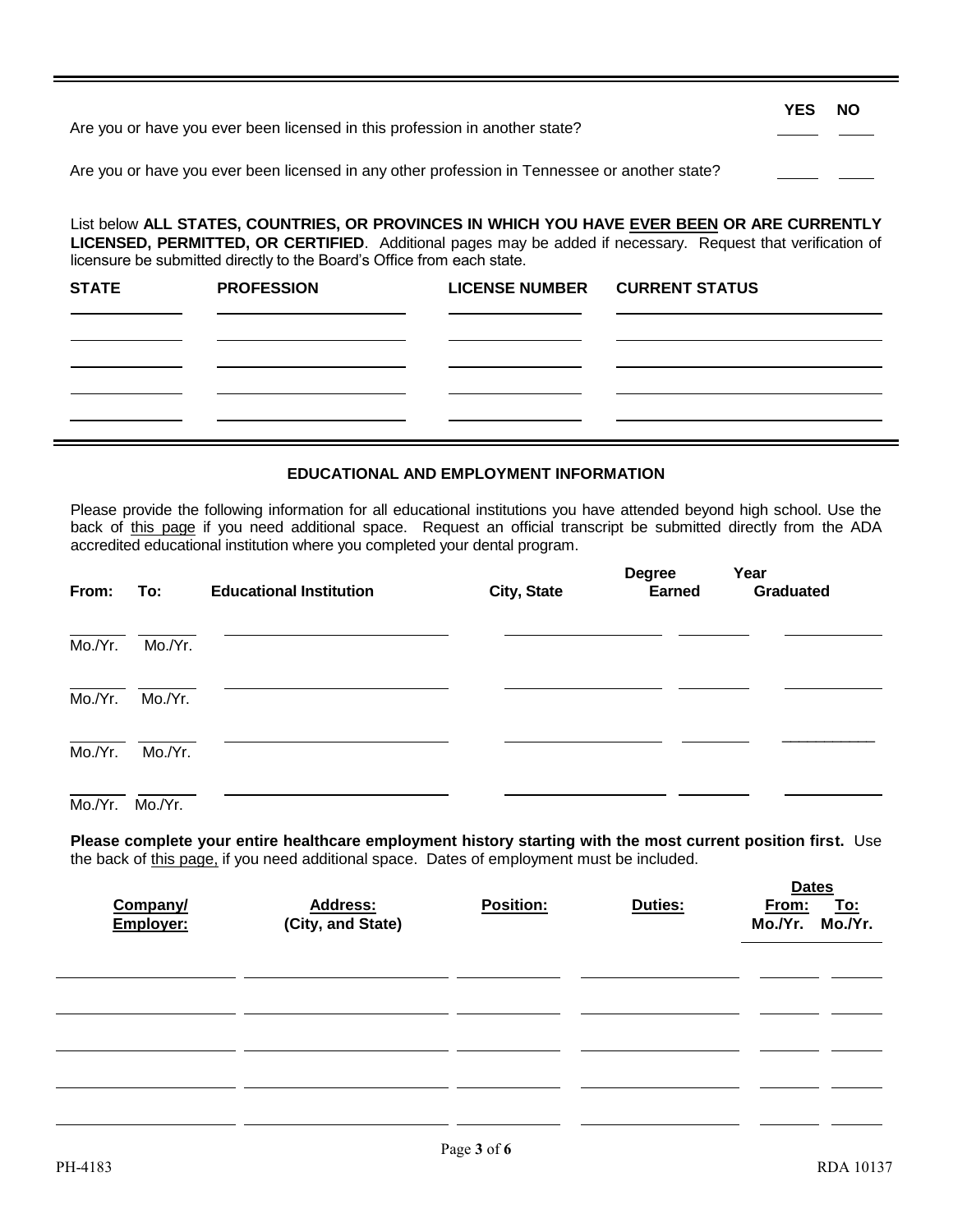# *COMPETENCY INFORMATION*

PLEASE ANSWER THE FOLLOWING QUESTIONS. If you answer "yes" to any of the questions in this part, you must supplement your affirmative response with a thorough explanation on a separate page. IN SUPPORT OF YOUR EXPLANATION, THE FINAL DOCUMENTS OR ORDERS FROM THE ISSUING STATES, COURTS, AND/OR AGENCIES MUST BE SUBMITTED ALONG WITH THIS APPLICATION. Additional information may be requested and/or required before a licensure decision may be made.

For the purposes of these questions, the following phrases or words have the following meanings:

1. **"Ability to practice your profession"** is to be construed to include all of the following:

 a. The cognitive capacity to make appropriate clinical diagnoses, exercise reasoned medical judgments, to learn, and keep abreast of medical developments;

 b. The ability to communicate those judgments and medical information to patients and other health care providers, with or without the use of aids or devices, such as voice amplifiers; and

 c. The physical capability to perform professional tasks and procedures required of your profession, with or without the use of aids or devices, such as corrective lenses or hearing aids.

2. **"Medical Condition"** includes physiological, mental or psychological conditions including, but not limited to: orthopedic, visual, speech and/or hearing impairments, emotional or mental illness, specific learning disabilities, drug addiction, and alcoholism.

3**."Minor Traffic Offense"** generally means moving and non-moving violations punishable by fines only and does not include offenses such as driving under the influence or while intoxicated or reckless driving.

4. **"Chemical substances"** is to be construed to include alcohol, drugs, or medications, including those taken pursuant to a valid prescription for legitimate medical purposes and in accordance with the prescriber's direction, as well as those used illegally.

5. **"Currently"** does not mean on the day of or even in the weeks or months preceding the completion of this application. Rather it means recently enough so that the use of drugs or alcohol may have an ongoing impact on one's functioning as a licensee or within the past two (2) years.

6. **"Illegal use of illicit or controlled substances"** means the use of substances obtained illegally (e.g., heroin or cocaine) as well as the use of controlled substances that are not obtained pursuant to a valid prescription or not taken in accordance with the directions of a licensed health care practitioner.

#### **QUESTIONS: Please respond to ALL questions. If you answer "YES" to any question, please attach a written explanation.**

- 1. Do you currently have any physical or psychological limitations or impairments caused by an existing medical condition which are reduced or ameliorated by ongoing treatment or monitoring, or the field of practice, the setting or the manner in which you have chosen to practice? \_\_\_\_\_\_\_ \_\_\_\_\_\_\_
- 2. Do you currently use any chemical substances which in any way impair or limit your ability to practice your profession with reasonable skill and safety?

\_\_\_\_\_\_\_\_\_\_\_\_\_\_\_\_\_\_\_\_\_\_\_\_\_\_\_\_\_\_\_\_\_\_\_\_\_\_\_\_\_\_\_\_\_\_\_\_\_\_\_\_\_\_\_\_\_\_\_\_\_\_\_\_\_

If so, please list

**YES NO**

\_\_\_\_\_\_\_ \_\_\_\_\_\_\_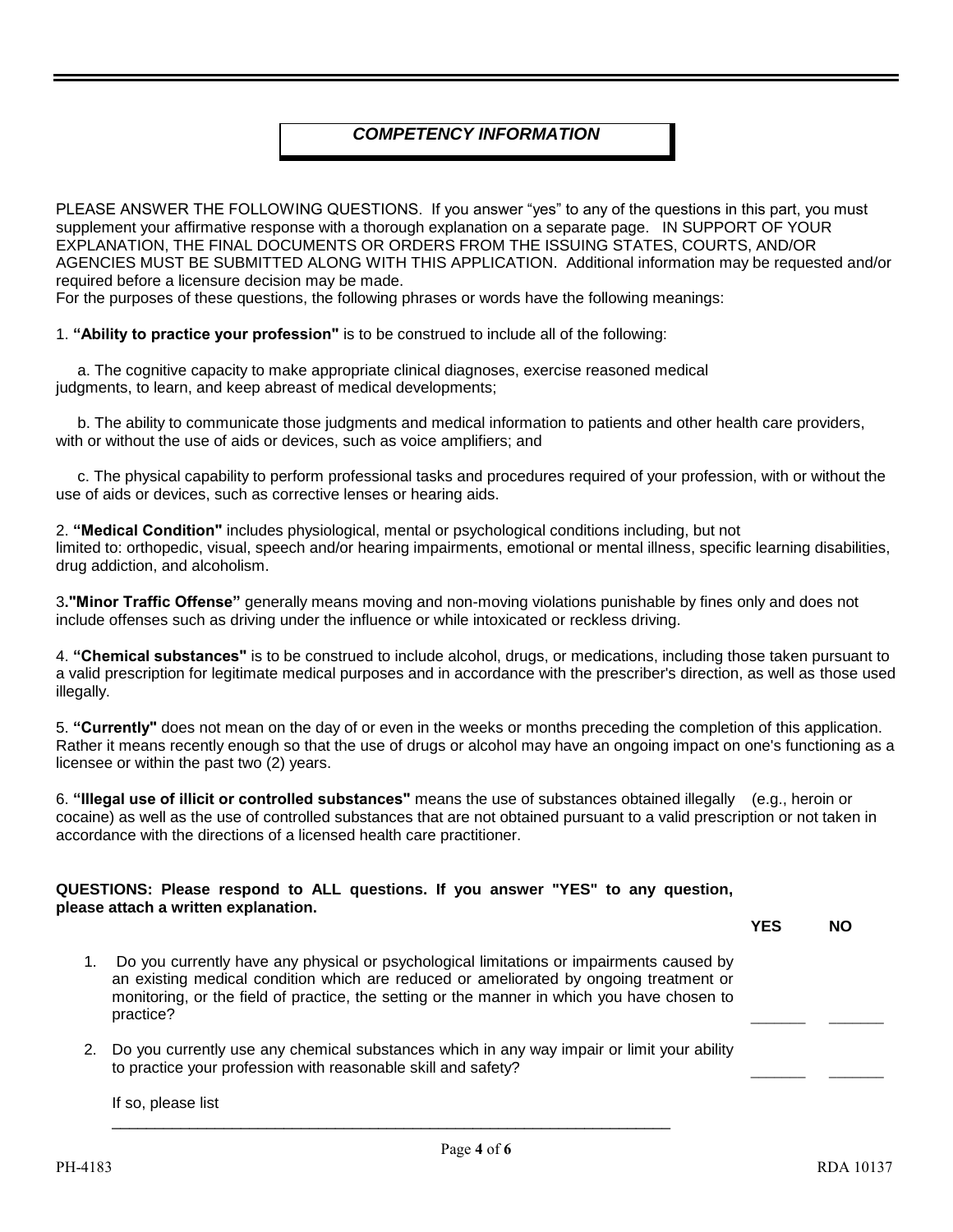*(If you receive such ongoing treatment or participate in such a monitoring program, the Board will make an individual assessment of the nature, the severity, and the duration of the risks associated with an ongoing medical condition so as to be determine whether an unrestricted license should be issued, whether conditions should be imposed, or whether you are not eligible for licensure.)*

|                                                                                                                                                                                                                                                                                                                                                             | <b>YES</b> | <b>NO</b> |
|-------------------------------------------------------------------------------------------------------------------------------------------------------------------------------------------------------------------------------------------------------------------------------------------------------------------------------------------------------------|------------|-----------|
| 3. At any time within the past two years, have you engaged in the illegal use of illicit or<br>controlled substances?                                                                                                                                                                                                                                       |            |           |
| 4. Are you currently participating in a supervised rehabilitation program or professional<br>assistance program that monitors you to assure that you do not consume alcohol and/or<br>do not engage in the illegal use of illicit or controlled substances?                                                                                                 |            |           |
| 5. Have you ever been diagnosed as having or have you ever been treated for pedophilia,<br>exhibitionism, voyeurism or other diagnosis of a predatory nature?                                                                                                                                                                                               |            |           |
| 6. Have you ever held or applied for a license, privilege, registration or certificate to practice<br>Optometry in any state, country, or province, that has been or was ever denied,<br>reprimanded, suspended, restricted, revoked, otherwise disciplined, curtailed, or voluntarily<br>surrendered under threat of investigation or disciplinary action? |            |           |
| 7. Have you ever had staff privileges at any hospital or health care facility that were ever<br>revoked, suspended, curtailed, restricted, limited, otherwise disciplined, or voluntarily<br>surrendered under threat of restriction or disciplinary action?                                                                                                |            |           |
| 8. Have you ever applied for or held a state or federal controlled substance certificate that<br>was ever denied, revoked, suspended, restricted, voluntarily surrendered or otherwise<br>disciplined or surrendered under threat of restriction or disciplinary action?                                                                                    |            |           |
| 9. Have you ever been convicted (including a nolo contendere plea or guilty plea) of a felony<br>or misdemeanor (other than a minor traffic offense) whether or not sentence was imposed<br>or suspended?                                                                                                                                                   |            |           |
| 10. Have you ever been rejected or censured by a professional association or society?                                                                                                                                                                                                                                                                       |            |           |
| 11. In relation to the performance of your professional services in any profession:                                                                                                                                                                                                                                                                         |            |           |
| Have you ever had a final judgment rendered against you;<br>а.                                                                                                                                                                                                                                                                                              |            |           |
| Have you ever entered into any settlement of any legal action; or<br>b.                                                                                                                                                                                                                                                                                     |            |           |
| Are there any legal actions pending against you or to which you are a party?<br>с.                                                                                                                                                                                                                                                                          |            |           |
| 12. Have you ever held a license, registration, privilege or certificate in any profession that has<br>ever been reprimanded, suspended, restricted, revoked, otherwise disciplined, curtailed, or<br>voluntarily surrendered under threat of investigation or disciplinary action in any<br>jurisdiction?                                                  |            |           |
| 13. My name has been placed on the registry of persons who have abused, neglected or<br>misappropriated the property of vulnerable individuals (Tennessee abuse registry or an<br>abuse registry in another state)                                                                                                                                          |            |           |